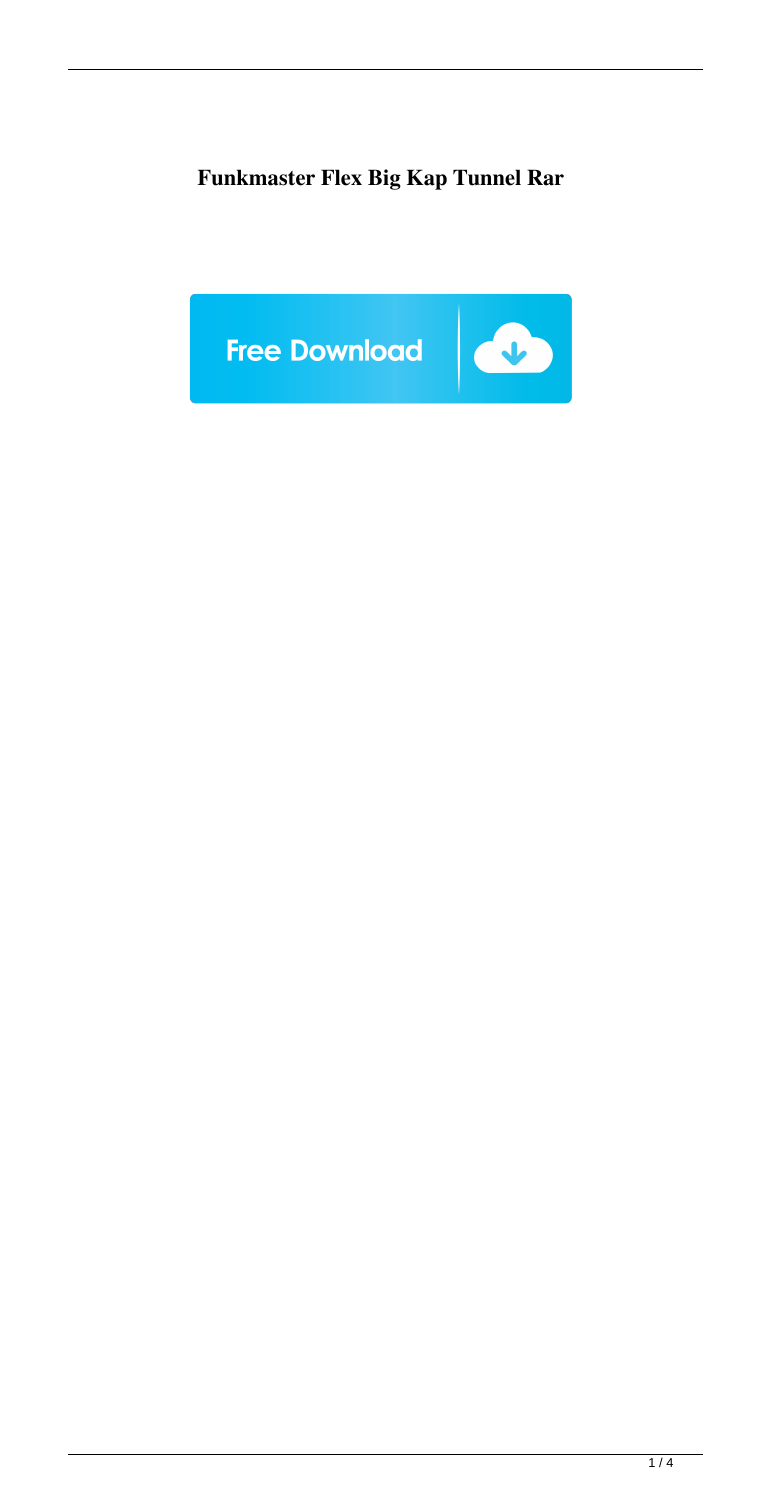Funkmaster Flex Presents The Mix Tape Volume 1: 60 Minutes Of Funk (1999) External links Category:1980 births Category:American radio personalities Category:African-American radio personalities Category:American radio DJs Category:Radio personalities from New York City Category:Living people Category:American hip hop DJs Category:West Coast hip hop musicians Category:African-American television personalities Category:American television personalities Category:American hip hop musicians Category:Rappers from New York City Category:DJs from New York City Category:East Coast hip hop musicians Category:21stcentury American rappers Category:Black Cat Records Category:People from Staten Island Category:Rappers from Staten IslandSize specific adsorption of proteinaceous soil colloids: dependence on cation exchange properties. Surface characteristics, such as surface charge and roughness, can profoundly affect the adsorption of proteinaceous colloids to soil surfaces. Soil colloids have been found to differ greatly in their abilities to interact with proteins. In this study, we focused on the dependence of protein adsorption on the size of the colloids. The adsorption of two proteins, ovalbumin and lysozyme, to the soils was studied using a set of three soils differing in their cation exchange capacities (CEC). The influence of the size and charge of the proteins was analyzed by a series of molecular size exclusion chromatography experiments. The protein adsorption to the soils was increased with increasing CEC, regardless of protein size. Adsorption to the soil with the highest CEC was reduced in the presence of the proteins, indicating that cation exchange is one of the mechanisms responsible for the greater adsorption of proteinaceous colloids to soils. The positive correlation between protein adsorption and soil CEC indicates that the difference in the relative affinity of protein adsorption was not related to any differences in the physical and chemical properties of the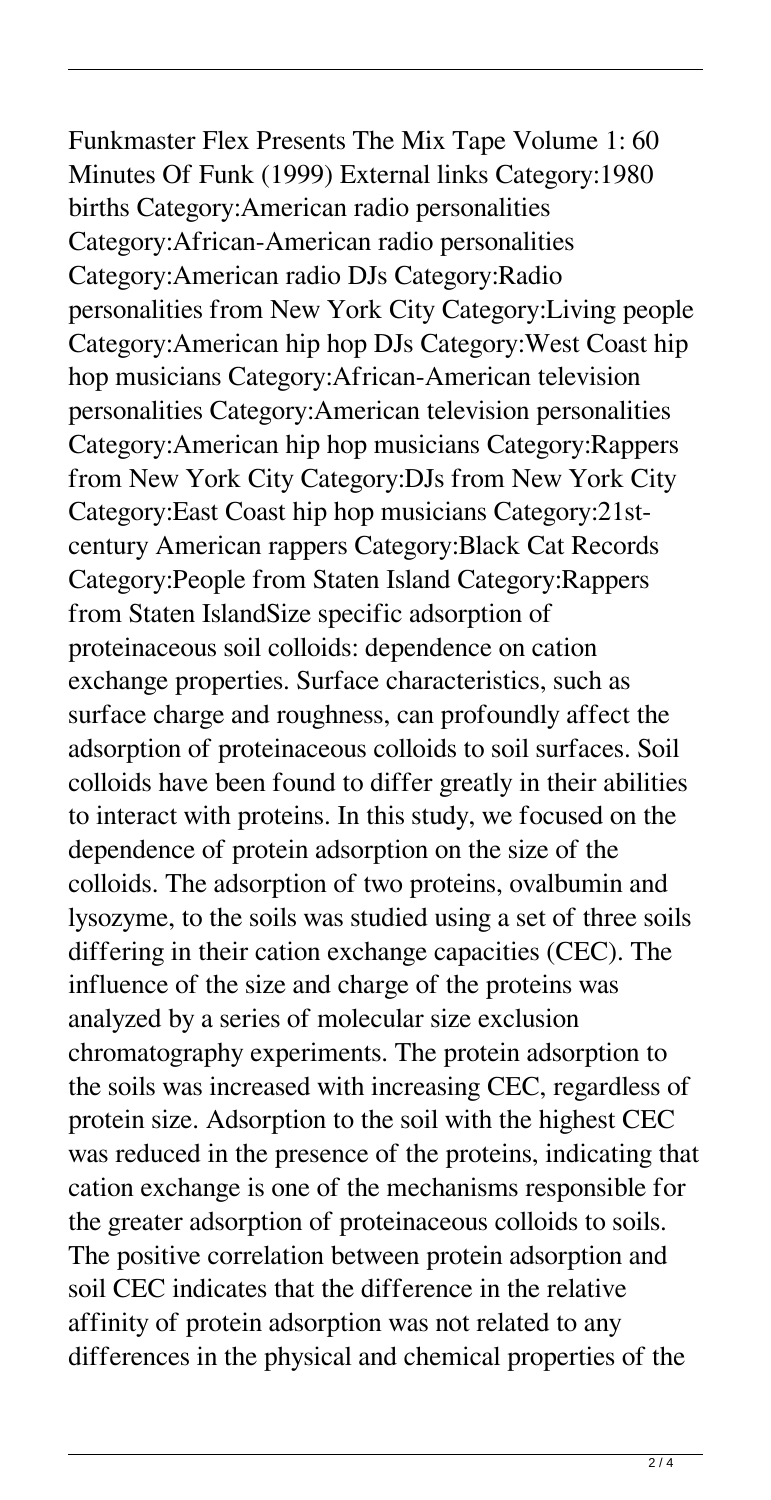soils.Atom-economy functionalized amine bonds in palladium-catalyzed C-H functionalization. A versatile and atom-economical palladium-catalyzed C-H functionalization of pyridines and other heterocycles is reported using amine-substituted pinacol esters. These versatile intermediates are easily obtained from protected formamides by cyclocondensation with bis(acetoxy)iodobenzene. Importantly, these am

Funky Flex, Big Kap, & The Hellzapoppin' Crew - The Tunnel - (2xLP). Funkmaster Flex & Big Kap - The Tunnel Funk Flex, Big Kap, & A\$AP Ferg - The Tunnel - (2xLP). Funkmaster Flex & Big Kap - The Tunnel . Funkmaster Flex & Big Kap - The Tunnel. Category:1999 mixtape albums Category:Eminem Category:Funkmaster Flex albums Category:Hip hop compilation albums Category:Gangsta rap compilation albums Category:Gfunk compilation albums Category:Gangsta rap albums by American artists Category:G-funk albums Category:Albums produced by Easy Mo Bee Category:Albums produced by Dr. Dre Category:Albums produced by Eminem Category:Albums produced by The Alchemist (musician) Category:Albums produced by The Legendary TraxsterThe Dallas Cowboys officially have the number one pick in the 2019 NFL Draft. So, what do you do with the opportunity to get a franchise QB? This is where the team wants to go, so now what? The time is here, the ball is officially in Jerry Jones' court, and it's time for the conversation to begin. With the Cowboys sitting at number one in the draft, the scenario of the Cowboys selecting a quarterback is in play. With that in mind, we will lay out everything we know about the position. This would be a huge get for the Cowboys. The biggest thing for the Cowboys to do in this situation is to take the best player available at the number one spot. This is where you grab the best talent, even if it means moving down and taking a cornerback. This is how you maximize